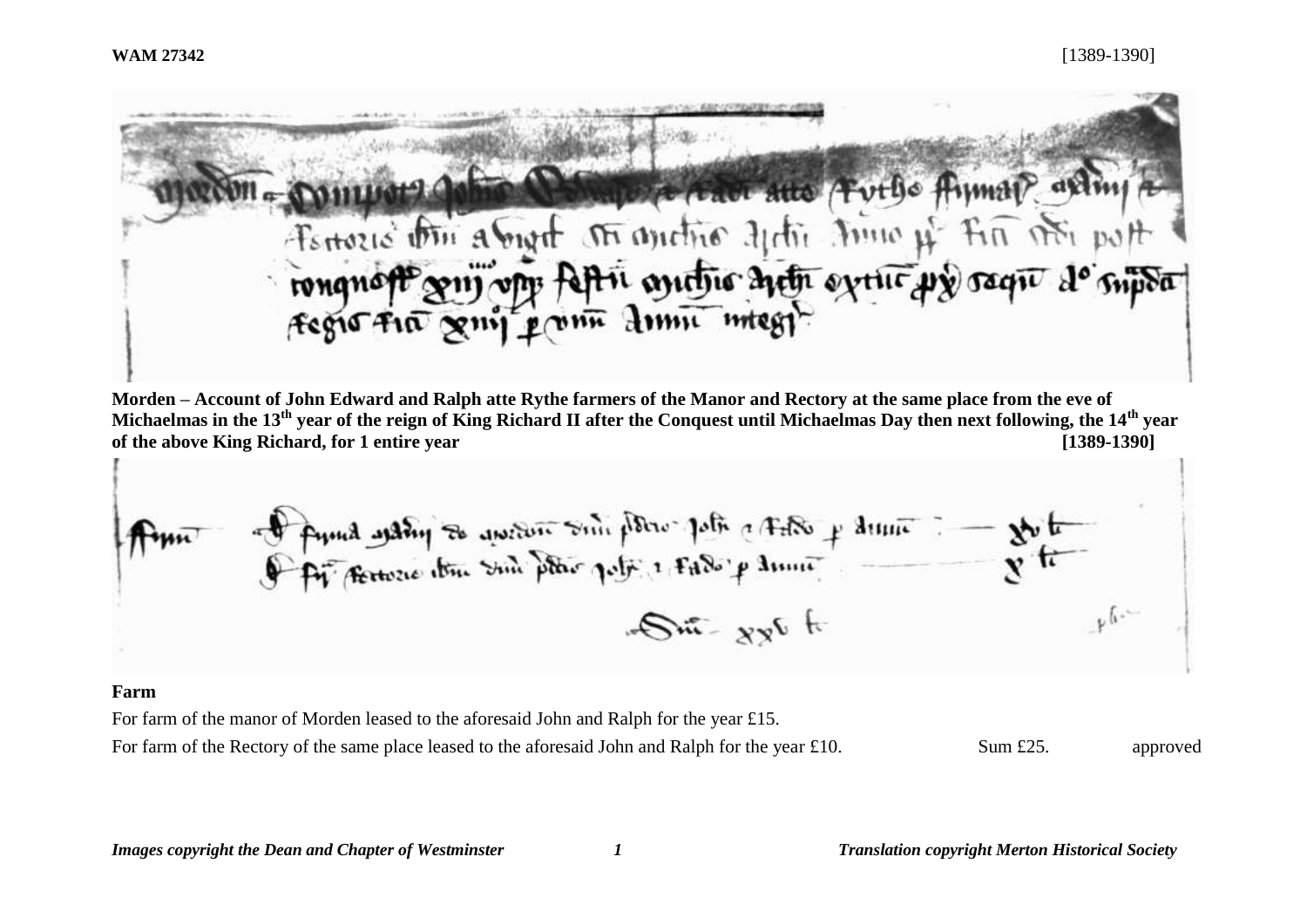| Box              | 2 $\int a^n$    | 9 $\frac{a}{3}$ |
|------------------|-----------------|-----------------|
| 1                | 2 $\int a^n$    | 9 $\frac{a}{3}$ |
| 20 $\frac{a}{3}$ | 3 $\frac{a}{3}$ |                 |

## **Profits of court**

For the Court with View held at the same place  $7<sup>th</sup>$  June 40s 6d. Sum 40s 6d. Sum 40s 6d. approved

$$
\bigoplus_{\mu} \lim_{\mu} \lim_{\nu} \left[ -\frac{1}{2} \mathcal{A}_{\mu} \mathcal{A}_{\mu} + \frac{1}{2} \mathcal{A}_{\mu} \mathcal{A}_{\mu} \right]
$$

**Sum total of receipts £27 6d.**

**Rents Resolute**

In rent resolute of Thomas Kynewardesle for the year, 4 terms, 4s. Sum 4s. Sum 4s. approved

 $\mathfrak{B}$ ou lin<sup>C</sup>renche<sup>D</sup> De arozon  $1$  av  $\overline{2}$ **AVO14 STOL** a Sm

# **Pension paid**

Paid to the Vicar of Morden in value of 1 quarter wheat and 1 quarter beans for a certain pension owed to the same per year, this year price of a quarter wheat 8s and a quarter of beans 5s, 13s.  $\qquad \qquad$  Sum 13s.  $\qquad \qquad$  approved

*Images copyright the Dean and Chapter of Westminster 2 Translation copyright Merton Historical Society*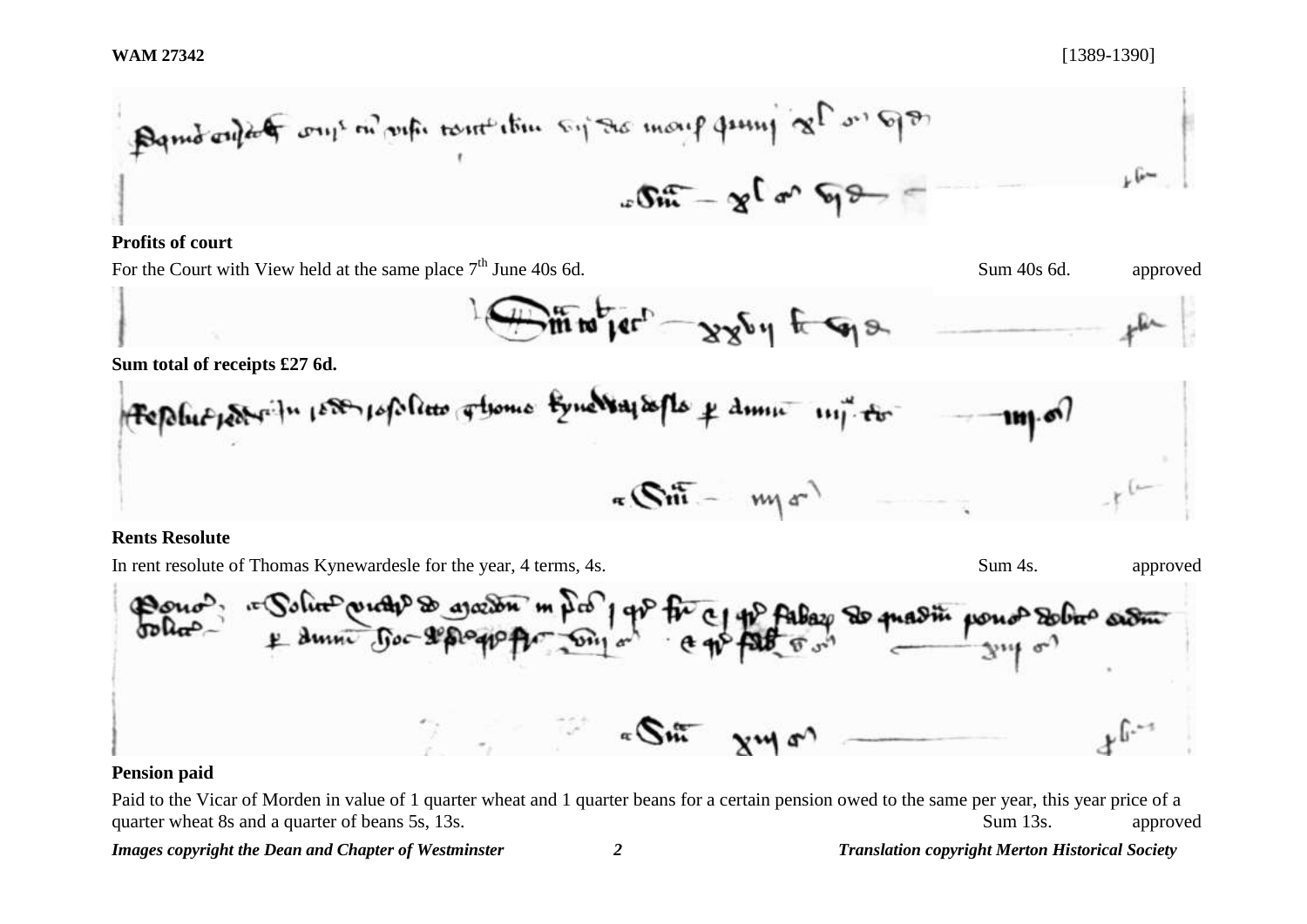Consplite - Let Al- John Dathrustof Dath Choping 1 talt ] & It<br>so firma tension so que de primo para Deto p 1 st talt - youte modern  $S = X X^{\sigma}$   $R = M^{\sigma}$ 

### **Cash Deliveries**

Delivered to brother John Lakyngheth bailiff of Westminster by 1 tally for the farm of the Rectory of Morden £10. Also to the same for the residue of the farm of the manor and leet profits by 1 other tally £16 3s 6d. Sum £26 3s 6d. approved

Rue om ogni e lite 8864 të sque ao

**Sum of all expenses and deliveries £27 6d, equal to the sum total of receipts above.**

walde growsers for anno y fr 1907

**Value { of the Rectory this year £10.**

l

**{ of the Manor at the same place this year £16 3s 6d.\***

*<sup>\*</sup> The Vicar's pension has been deducted from the value of the Manor not of the Rectory!*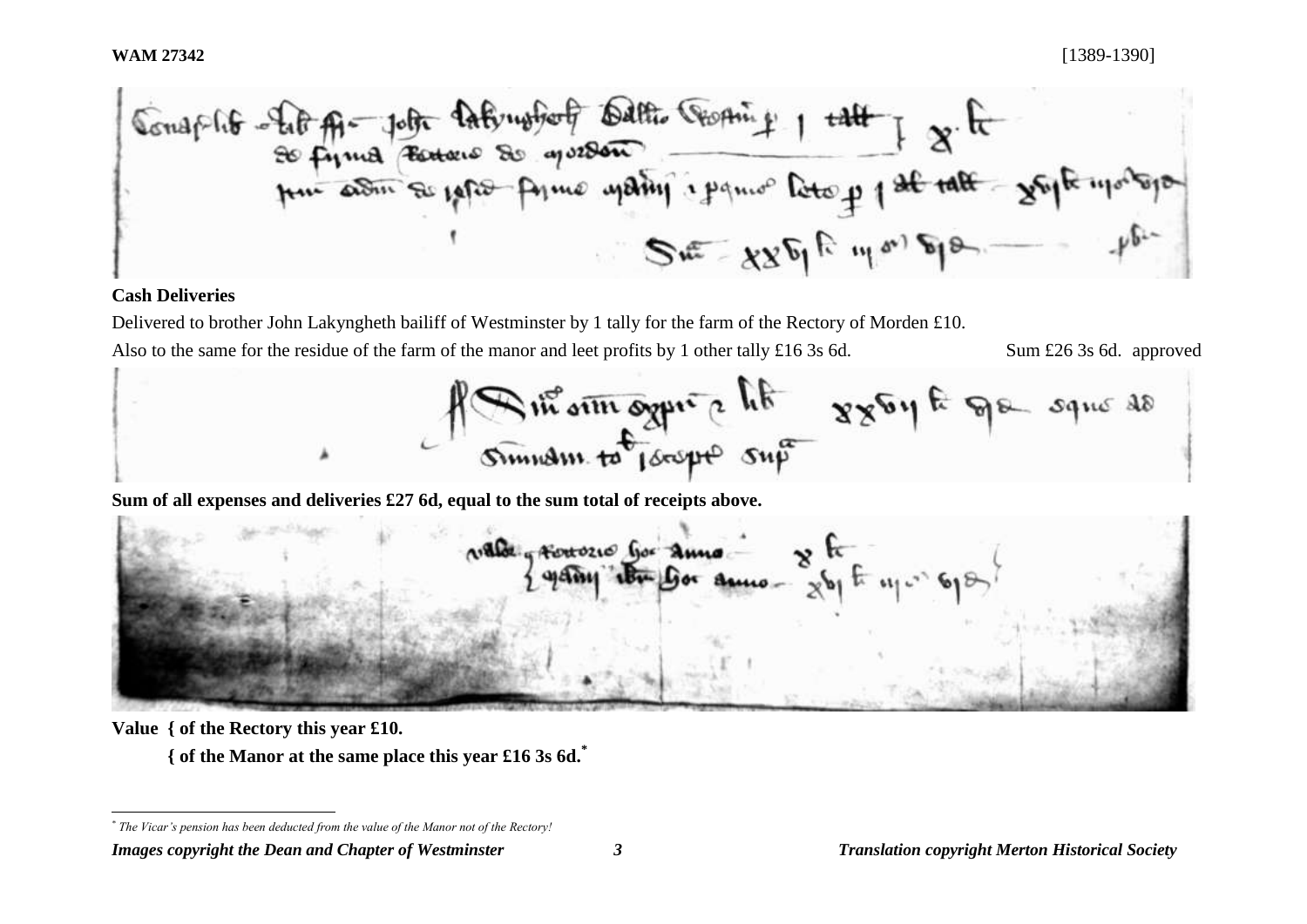### **DORSE**

ans A Jour 880 of them in man

Wheat Of the remaining, 12 quarters. And there remain 12 quarters wheat in the hands of John Edward and Ralph atte Rithe farmers of the same place by indenture. **Peas** Of the remaining, 8 quarters. And there remain 8 quarters peas in the hands of the said farmers by indenture. approved **Barley** Of the remaining, 18 quarters. And there remain 18 quarters barley in the hands of the said farmers by indenture. approved **Oats** Of the remaining, 25 quarters. And there remain 25 quarters oats in the hands of the said farmers by indenture. approved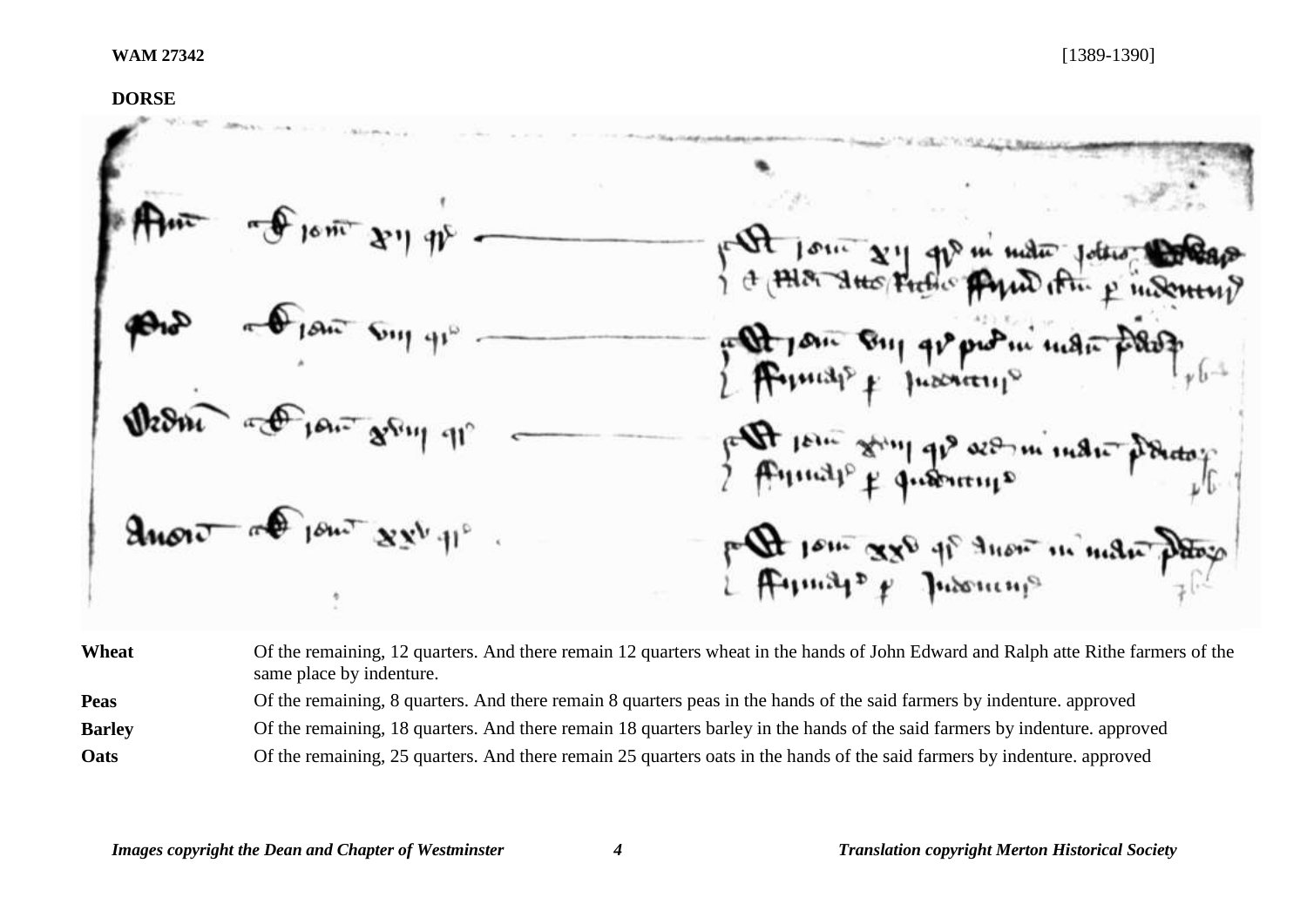**LIVESTOCK ACCOUNT** nunstuo At anc  $\mathbf{u}$  char  $\mathbf{v}$  $488$  $11.31$ 

**Carthorses** Of the remaining, 2. And there remain 2 carthorses in the hands of the said farmers. approved **Oxen** Of the remaining, 8. And there remain 8 oxen in the hands of the said farmers. approved Geese Of the remaining, 7. And there remain 7 geese in the hands of the said farmers of which 1 gander and 4 breeding females. approved **Cocks and hens** Of the remaining, 1 cock and 12 hens. And there remain 1 cock and 12 hens in the hands of the said farmers. approved **Hurdles for the fold** Of the remaining, 68. And there remain 68 hurdles for the fold in the hands of the said farmers. approved

*Images copyright the Dean and Chapter of Westminster 5 Translation copyright Merton Historical Society*